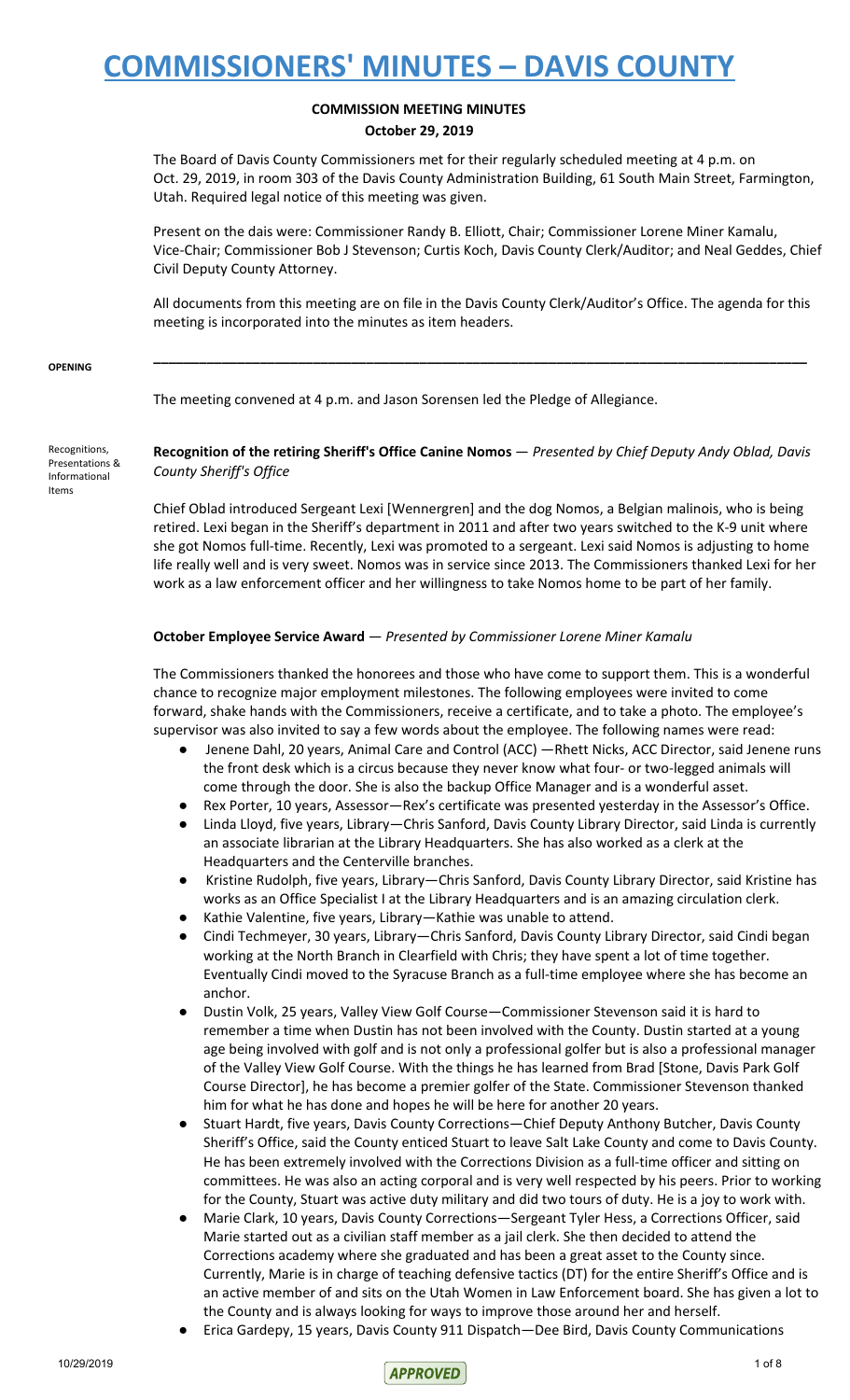Center Manager, said Erica has done an awesome job as a dispatcher. Right now her major project is updating the Dispatch Center's geographic information system (GIS) to match what the Information System's department has. Dee said they could not ask for anyone better.

Jennifer Daley, 30 years, Davis County Sheriff's Office—Chief Deputy Andy Oblad, Davis County Sheriff's Office, said Jennifer is a tough person as evidenced by running Ragnar races and attending motor school. She began by working in Dispatch for five years before becoming a bailiff for seven months. After paramedic school, she worked as a patrol paramedic, and later on investigations. Jennifer has been promoted multiple times and is now a Captain over the Special Services Division where Chief Oblad works with her. She is a great benefit to the County.

**Modified Notice of Termination with Loomis Armored US, LLC for armored car services** — *Presented by Dax Teuscher, Davis County Purchasing Manager*

The contract is still in negotiations and so it was decided to extend the current contract for another month so the termination will begin in November.

**Notice of Intent to Engage in Contract Negotiations with Summit Food Services, LLC for inmate banking, commissary, food, phone and visitation services** — *Presented by Dax Teuscher, Davis County Purchasing Manager*

This notice of intent to engage in contract negotiations is with Summit Food Services for inmate services. It is also a trigger to begin the protest period.

**Notice of Intent with Fund Racer Event Management LLC for Davis County Valley View Cafe** — *Presented by Dax Teuscher, Davis County Purchasing Manager*

This notice of intent to engage in contract negotiations with Fund Racer Event Management is on behalf of Davis County Valley View Café.

**\_\_\_\_\_\_\_\_\_\_\_\_\_\_\_\_\_\_\_\_\_\_\_\_\_\_\_\_\_\_\_\_\_\_\_\_\_\_\_\_\_\_\_\_\_\_\_\_\_\_\_\_\_\_\_\_\_\_\_\_\_\_\_\_\_\_\_\_\_\_\_\_\_\_\_\_\_\_\_\_\_\_\_\_\_\_\_\_**

#### **PUBLIC COMMENTS**

The public was invited to make comments to the Commission.

**Spencer Hatlock**, from Layton, attended a Commission Meeting in July where he brought to their attention a neighbor of his who has nine dogs. He filed a complaint with the Animal Care and Control (ACC) in July about this issue. A citation was served to the neighbor in Sept. but for a different issue. It was not until this past Sunday, Oct. 27, 2019, his neighbor was issued a citation for having too many dogs. Spencer has felt like he was brushed off and ignored by ACC so he is bringing this concern to the attention of the Commission. According to Spencer, he did work with ACC, and while the citation was served, he felt having to wait five months before the grievance was addressed is not adequate, fair or equitable. He also said that changing the name of ACC will not solve the problem. Instead, he recommended streamlining the process in following the County ordinances.

#### **BUSINESS/ ACTION**

Agreement #2019-544 for retirement and transfer of ownership of Sheriff's K-9, Nomos

**Agreement #2019-544 with Alecsia Wennergren for retirement and transfer of ownership of Sheriff's K-9, Nomos** — *Presented by Chief Deputy Susan Poulsen, Davis County Sheriff's Office*

**\_\_\_\_\_\_\_\_\_\_\_\_\_\_\_\_\_\_\_\_\_\_\_\_\_\_\_\_\_\_\_\_\_\_\_\_\_\_\_\_\_\_\_\_\_\_\_\_\_\_\_\_\_\_\_\_\_\_\_\_\_\_\_\_\_\_\_\_\_\_\_\_\_\_\_\_\_\_\_\_\_\_\_\_\_\_\_\_**

This is the transfer of ownership component to retiring the police canine Nomos. The contract period is 10/29/2019 to 10/29/2019. The contract is neither payable nor receivable.

Agreement #2019-545 with Drug Enforcement Admin. for assignment of a PT investigator to SLC Task Force

**Agreement #2019-545 with Drug Enforcement Administration for assignment of a part-time (PT) investigator to the Salt Lake City District Office Task Force** — *Presented by Chief Deputy Susan Poulsen, Davis County Sheriff's Office*

This agreement with the Drug Enforcement Administration has no monetary value attached and is to assign a part-time investigator to the Salt Lake Task Force to assist with investigations and/or operations. The contract period is 10/01/2019 to 09/30/2020. The contract amount is neither payable nor receivable.

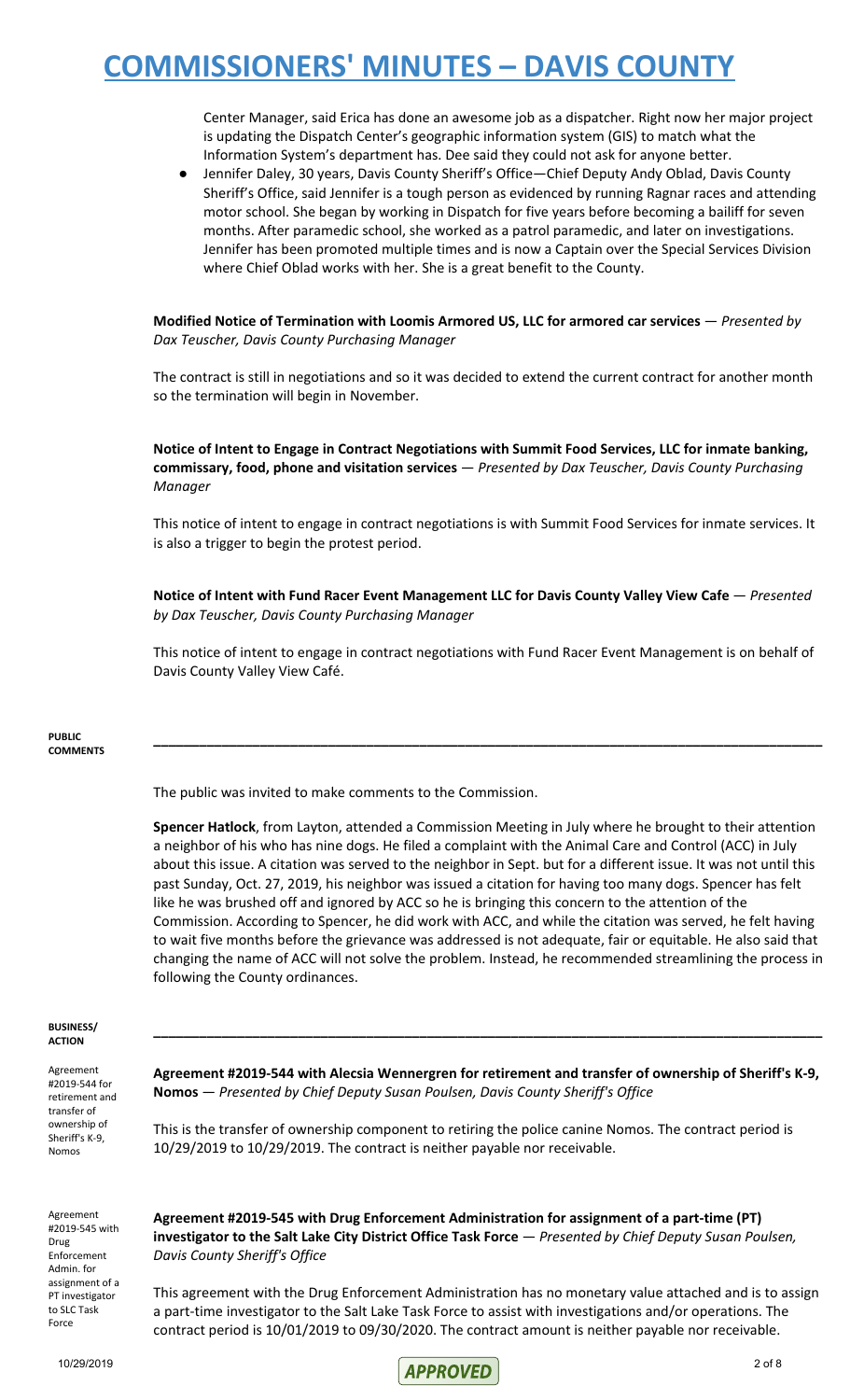Agreement #2019-546 with Legacy Mill & Cabinet, LLC to build and install a security work station at the iail

Agreement #2019-546 with Legacy Mill & Cabinet, LLC to build and install a security work station at the **jail** — *Presented by Chief Deputy Susan Poulsen, Davis County Sheriff's Office*

It was noticed recently that cabinets are needed to create a better security checkpoint prior to entering the jail to make things more efficient and safe. The beginning date is the date the construction of the cabinets will begin. The contract begins 10/28/2019. The receivable amount is \$4,808.

Grant Application #2019-547 to the State of Utah for DUI enforcement equipment

**Grant Application #2019-547 to the State of Utah for DUI enforcement equipment** — *Presented by Chief Deputy Susan Poulsen, Davis County Sheriff's Office*

This grant application is for three car cameras and three body cameras to be used in DUI enforcement. The cost is for the equipment only and the award will be announced sometime in mid-December. The contract period is 12/01/2019 to 12/31/2019. The receivable amount is \$22,345.

Agreement #2019-548 with Cellebrite Inc. for software license

**Agreement #2019-548 with Cellebrite Inc. for software license** — *Presented by Chief Deputy Susan Poulsen, Davis County Sheriff's Office*

Cellebrite provides software that assists with forensic investigations, like cellphones, and has no beginning or ending date. The contract has no beginning or end date. The payable amount is \$13,300.

> Motion to Approve Agenda Items: Com. Stevenson Seconded: Com. Kamalu All voted Aye

Agreement #2019-549 with Cellebrite Inc. for cellphone processing software and equipment

**Agreement #2019-549 with Cellebrite Inc. for cellphone processing software and equipment** — *Presented by Commissioner Randy B. Elliott in place of Bryan Purdy, Davis County Attorney's Office*

This contract is for the same software and equipment as the Sheriff's Office forensic investigations but it will be used by the Attorney's Office. The contract has no beginning or end date. The payable amount is \$8,835.

> Motion to Approve: Com. Kamalu Seconded: Com. Stevenson All voted Aye

Amendment #2019-175-A with Utah Victims of Crime for acceptance of grant award and updated contract

**Amendment #2019-175-A with Utah Victims of Crime, State of Utah for acceptance of grant award and updated contract** — *Presented by Shauna Haacke, Davis County Victim Assistance Coordinator*

The grant was turned in and a few changes were requested by the State so it had to be amended. The corrections were made, and the amended grant now needs to be approved. The contract period is 07/01/2019 to 06/30/2021. The receivable amount is a total of \$252,022.67, with \$123,984.65 for one year and \$128,038.02 for the other year.

> Motion to Approve: Com. Kamalu Seconded: Com. Stevenson All voted Aye

Amendment #2018-574-B to increase FY2020 EPICC funding, update activities and dates

**Amendment #2018-574-B with Utah Department of Health to increase FY2020 Environment, Policy and Improved Clinical Care (EPICC) funding, update activities and dates** — *Presented by Brian Hatch, Davis County Health Director*

This amendment updates the Environment, Policy and Improved Clinical Care (EPICC) contract, specifically

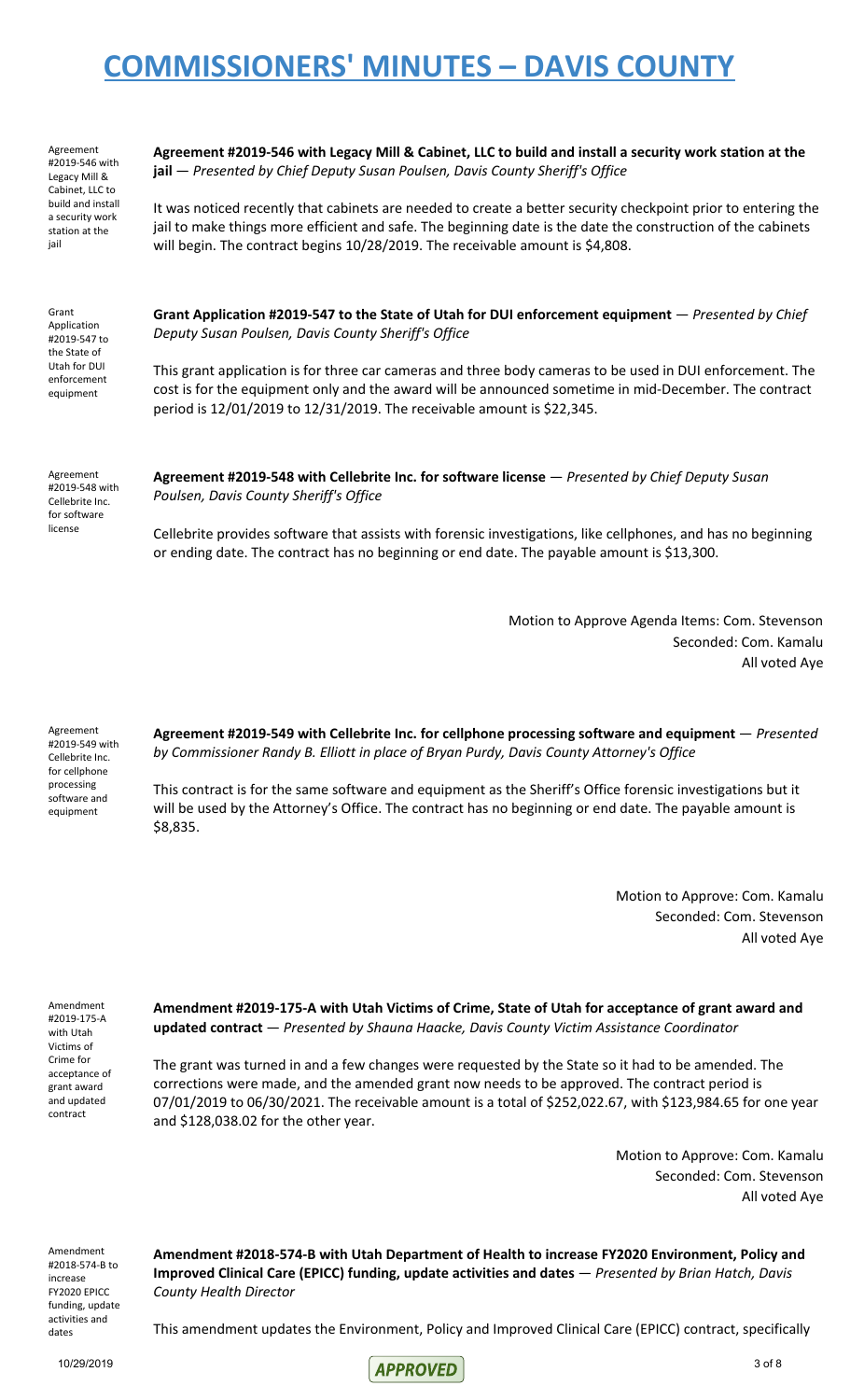the funding. The contract period is 09/30/2019 to 09/29/2020. The receivable amount is \$182,976.42.

Amendment #2019-145-A with UT Dept. of Health for updates to the STD Disease Intervention Services

**Amendment #2019-145-A with Utah Department of Health for STD Disease Intervention Services updating the language in and replacing Attachment A in exchange for funding continued services** — *Presented by Brian Hatch, Davis County Health Director*

This amendment updates the STD Intervention program. There is a reduction of funds paid directly to the State's lab used for STD testing because not all the projected funds have been used for the project. However, the final total stays the same because the funds are paid directly to the State on behalf of Davis County. The contract period is 10/01/2019 to 09/30/2020. The receivable amount is \$18,000.

> Motion to Approve Agenda Items: Com. Kamalu Seconded: Com. Stevenson All voted Aye

Final Plat Approval #2019-550 for the Seifert Subdivision consisting of a one lot at approximately 3807 W 2700 S, adjacent to Syracuse

**Final Plat Approval #2019-550 for the Seifert Subdivision consisting of a one lot at approximately 3807 W 2700 S, adjacent to Syracuse** — *Presented by Tony Thompson, Davis County Property Manager, in place of Jeff Oyler, Davis County Planning Manager*

This is for a one lot subdivision to be called the Seifert Subdivision. The plat was submitted and completed in February prior to the six month freeze [see Ordinance 02-2019]. The subdivision is next to Syracuse City and the County worked with them to make sure the plat was developed in such a way that would allow for its eventual annexation. This included: requiring sewer and water impact fees be paid to the city, inspections of the sewer and water lines, not allowing secondary water to be used, installing a backflow on the culinary water, not allowing a basement to be built, installing a fire hydrant, and requiring the home's driveway be all weather access. The home will connect to the North Davis Sewer District through the Syracuse line. The contract has no beginning or end date and is neither payable nor receivable.

**Improvement Agreement and Grant of Lien #2019-551 with Seifert Subdivision for future road improvements** — *Presented by Tony Thompson, Davis County Property Manager, in place of Jeff Oyler,*

Improvement Agreement and Grant of Lien #2019-551 with Seifert Subdivision for future road improvements

*Davis County Planning Manager*

receivable.

*Manager*

Resolution #2019-552 to approve the Interlocal Agreement and issue a Grant of Easement to West Point City for sewer easement from

Davis County

**Resolution #2019-552 to approve the Interlocal Agreement and issue a Grant of Easement to West Point City for sewer easement from Davis County** — *Presented by Tony Thompson, Davis County Property*

This agreement is the second part of the Seifert Subdivision's application which will connect the sewer to the North Davis Sewer System. The agreement has no beginning or end date and is neither payable nor

It was discovered that a sewer line needed to be installed on County property at the 200 South drain requiring a grant of easement. The easement covers tax ID 12-032-0103 and 12-032-0041. West Point is working on improving the trail that runs on these properties by planting trees that will be watered using a drip irrigation system. The irrigation system will be installed at a later date. Right now, West Point needs to replace the trees that have died along the trail. West Point will also install, maintain, and provide the water for the drip irrigation system. Within this document is a resolution, interlocal agreement, and grant of lien. The resolution begins is 10/29/2019.

> Motion to Approve Agenda Items: Com. Stevenson Seconded: Com. Kamalu All voted Aye

Agreement #2019-553 with UTOPIA for communication line for the FHSS clinic in

**Agreement #2019-553 with UTOPIA for a communication line for the Family Health and Senior Services (FHSS) clinic in Bountiful** — *Presented by Mark Langston, Davis County Information Systems Director*

This contract with UTOPIA is to upgrade the communication lines at the Family Health and Senior Services

 $\mathsf{APPROVED}$  and  $\mathsf{APPROVED}$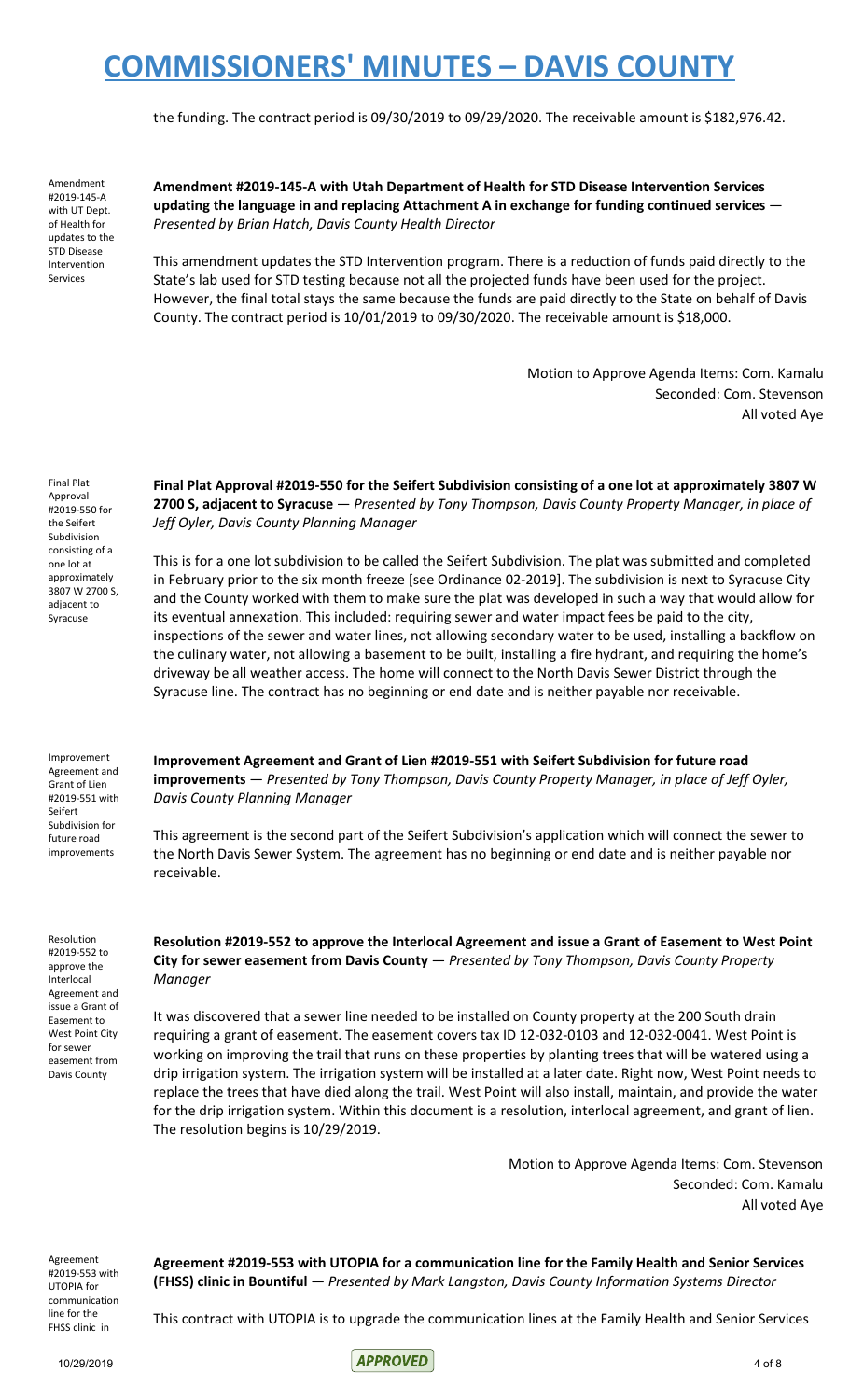Bountiful (FHSS) building in Bountiful. It is a three-year contract and the cost is broken down per year. The contract period is 10/29/2019 to 10/28/2022 [09/29/2022]. The payable amount is \$3,180 per year.

Agreement #2019-554 with UTOPIA for communication line for WIC in Bountiful

**Agreement #2019-554 with UTOPIA for a communication line for the Women, Infants, and Children (WIC) clinic in Bountiful** — *Presented by Mark Langston, Davis County Information Systems Director*

This contract with UTOPIA is to upgrade the communication lines at the Women, Infants, and Children (WIC) building in Bountiful. It is a three-year contract and the cost is broken down per year. The contract period is 10/29/2019 to 10/28/2022. The payable amount is \$3,180 per year.

> Motion to Approve Agenda Items: Com. Stevenson Seconded: Com. Kamalu All voted Aye

Agreement #2019-555 with Peck Striping, Inc. to provide pavement markings and paint

**Agreement #2019-555 with Peck Striping, Inc. to provide pavement markings and paint to various Davis County roads** — *Presented by Adam Wright, Davis County Public Works Director*

This is for the annual restriping of County roads. Only the roads that were constructed this year will not be restriped. The contract has no beginning or end date. The payable amount is \$32,164.86.

> Motion to Approve: Com. Kamalu Seconded: Com. Stevenson All voted Aye

Agreement #2019-556 with New Life Consignment for a children's clothing consignment sale

**Agreement #2019-556 with New Life Consignment for rental space for a children's clothing consignment sale** — *Presented by Mike Moake, Davis County Legacy Events Center Marketing*

This is for a children's clothing and toys consignment sale. New Life does this event twice a year at the Legacy Events Center and has been coming for the past 10 years. The contract period is 04/28/2020 to 05/02/2020. The receivable amount is \$6,308.42.

Agreement 2019-557 with Centerstage Entertainment for rental space for wrestling event

**Agreement #2019-557 with Centerstage Entertainment for rental space for a wrestling event** — *Presented by Mike Moake, Davis County Legacy Events Center Marketing*

Centerstage Entertainment will be renting the Legacy Events Center for a ticketed pro-wrestling entertainment event. The contract period is 07/04/2020 to 07/04/2020. The receivable amount is \$1,600.

> Motion to Approve Agenda Items: Com. Stevenson Seconded: Com. Kamalu All voted Aye

Amendment #2016-338-A with Hill West Environmental for continued environmental services

**Amendment #2016-338-A with Hill West Environmental for continued environmental services** — *Presented by Lane Rose, Davis County Facilities Assistant Director*

This agreement will extend Hill West Environmental's services. The State requires any building with asbestos and/or lead to be inspected every three years. Hill West conducts these inspections on the 21 County buildings affected by this requirement. The contract period is 10/31/2019 to 10/31/2022. The payable amount is \$7,350.

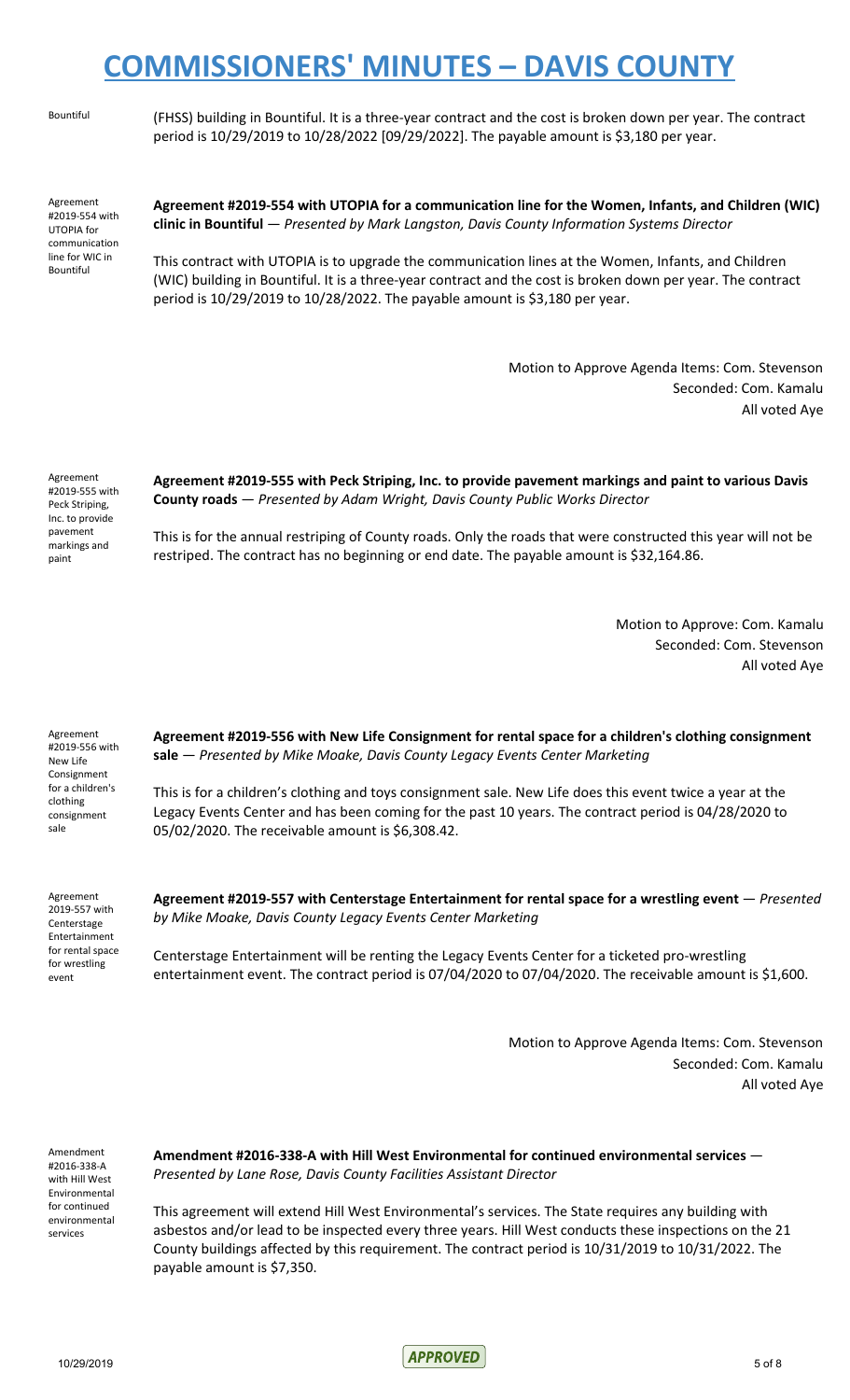Motion to Approve: Com. Kamalu Seconded: Com. Stevenson All voted Aye

Request Approval #2019-558 of Davis County 2020 Tentative Budget

## **Request Approval #2019-558 of Davis County 2020 Tentative Budget** — *Presented by Curtis Koch, Davis County Clerk/Auditor*

According to the Uniform Fiscal Procedures Act, Title 17-36-10 in the Utah State law, a tentative budget is required to be approved by the legislative body prior to the budget's public hearing. The public hearing is scheduled for Dec. 3 so 2020's tentative budget is now being presented for approval. The Commissioners pointed out there will not be a tax increase at this time. They also thanked those involved for their efforts in putting together the budget.

> Motion to Approve: Com. Stevenson Seconded: Com. Kamalu All voted Aye

Consideration #2019-559 of application for adjustment or deferral of property tax ID #12-877-0405

**Consideration #2019-559 of application made to Davis County Legislative Body, under 52-2-1347 for adjustment or deferral of property tax ID #12-877-0405** — *Presented by Commissioner Randy B. Elliott*

The Commissioners met last week to review and discuss this application. The property, tax ID 12-877-0405, is owned by a veteran who recently moved to Davis County. The contract period is 01/01/2019 to 12/31/2019. The amount is \$1,753.

> Motion to Approve: Com. Elliott Seconded: Com. Kamalu All voted Aye

Request Reappointment #2019-560 of Carol Page to the Davis Community Housing Authority Board **Request Reappointment #2019-560 of Carol Page to the Board of Commissioners for the Davis Community Housing Authority** — *Presented by Commissioner Randy B. Elliott*

This request is to reappoint Carol Page to the Davis Community Housing Authority board. Carol is a former Davis County Commissioner and has stayed involved with the community since she left office. The contract period is 10/01/2019 to 09/30/2023. The appointment is neither payable nor receivable.

> Motion to Approve: Com. Kamalu Seconded: Com. Stevenson All voted Aye

Agreement #2019-561 CM/GC General contracting services for the North Branch Library in Clearfield

**Agreement #2019-561 with Spindler Construction Corporation for Construction Manager and General Contractor (CM/GC) General contracting services for the North Branch Library in Clearfield** — *Presented by Chris Sanford, Davis County Library Director*

This agreement is for Spindler Construction to act as the construction manager and general contractor (CM/GC) for construction of the North Branch library in Clearfield. The cost will not exceed 4.5 million. The contract begins 10/29/2019. The payable amount is up to \$4,500,000.

> Motion to Approve: Com. Stevenson Seconded: Com. Kamalu All voted Aye

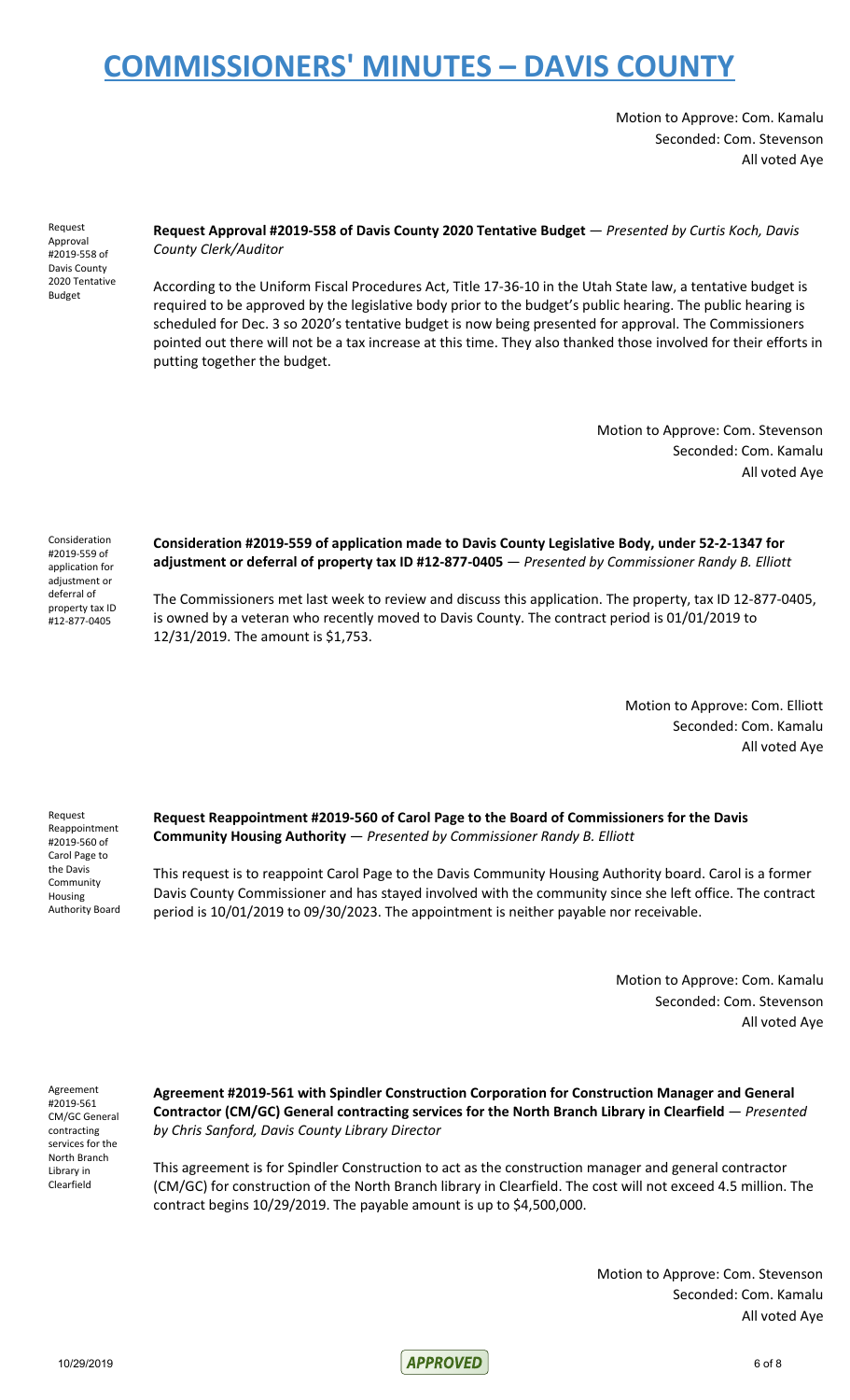Commissioner Kamalu moved to recess to Board of Equalization. Commissioner Stevenson seconded the motion. All voted Aye. **BOARD OF EQUALIZATION \_\_\_\_\_\_\_\_\_\_\_\_\_\_\_\_\_\_\_\_\_\_\_\_\_\_\_\_\_\_\_\_\_\_\_\_\_\_\_\_\_\_\_\_\_\_\_\_\_\_\_\_\_\_\_\_\_\_\_\_\_\_\_\_\_\_\_\_\_\_\_\_\_\_\_\_\_\_\_\_\_\_\_\_\_\_\_\_** Property Tax Register Property Tax Register matters were presented by Curtis Koch, Davis County Clerk/Auditor, as follows: Under Auditor appeals are reports with the following: several recommend approve totaling \$6,225,464; no change in value for several properties totaling \$2,365,613; and a report with several hearing findings. Under Auditor abatements are various late abatements totaling \$23,736.61. Under Auditor corrections are multiple abatements for property transferred to tax exempt entities, veteran tax abatements, and a reversal of correction for an incorrect amount in 2019. Under Assessor adjustments corrections are Assessor initiated corrections for various properties and a correction for Medical Building, LLC totaling \$1,615,000.

> Motion to Approve: Com. Kamalu Seconded: Com. Stevenson All voted Aye

Commissioner Kamalu moved to reconvene Commission Meeting. Commissioner Stevenson seconded the motion. All voted Aye.

| <b>CONSENT</b> |  |
|----------------|--|
| <b>ITEMS</b>   |  |

Check Registers **Check Registers**

Check Registers were approved.

Motion to Approve: Com. Kamalu Seconded: Com. Stevenson All voted Aye

Indigent Hardship Abatement Register

### **Indigent Hardship Abatement Register**

The Indigent Abatement Hardship Register for the following names were presented:

The following Indigent Abatements were Approved by the Commissioners in a hearing held Wednesday, October 23, 2019:

Al Arbid Moh'd and Qasim Sumayah Lisa Busby Chase and Melissa Jensen Louis S. Naegle Amy Rich

The following Indigent Abatements were Denied by the Commissioners in a hearing held Wednesday, October 23, 2019:

Rudy [C] Bergen Michell [H.] Hunsaker Brian R. & Stacy L Marchant Stanford Petersen

Deny the application of and request a hearing for Anne Cosanko.